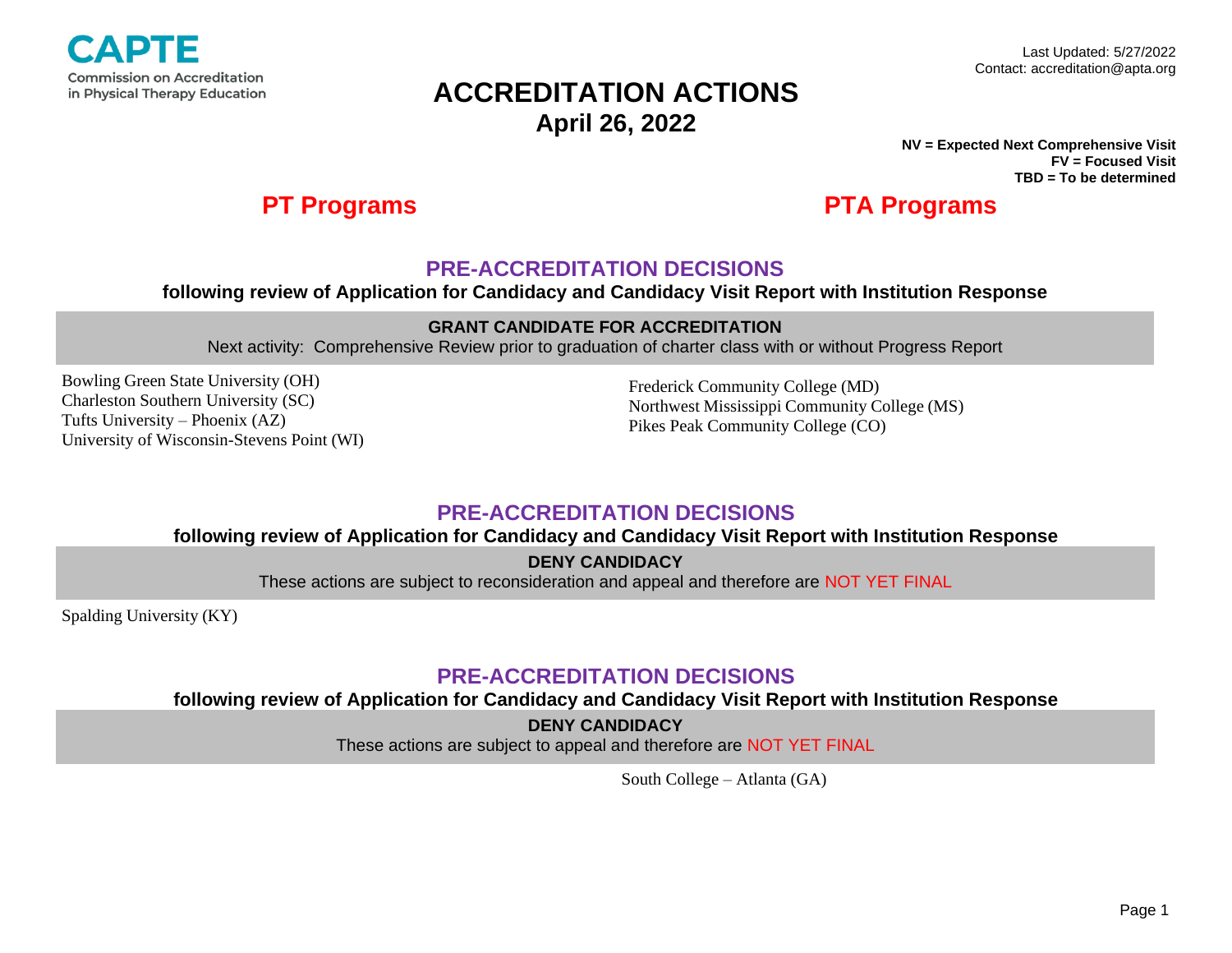

**NV = Expected Next Comprehensive Visit FV = Focused Visit TBD = To be determined**

## **PT Programs PTA Programs**

## **PRE-ACCREDITATION DECISIONS**

**following reconsideration**

**DENY CANDIDACY** 

Long Island University – Post (NY)

## **PRE-ACCREDITATION ACTIONS TAKEN**

**following review of Progress Reports**

### **CONTINUE CANDIDATE FOR ACCREDITATION STATUS**

Next activity: Comprehensive Review prior to graduation of charter class with or without Progress Report

Hawai'i Pacific University (HI)

Seton Hill University (PA) St John's University (NY)

Bakersfield College (CA) ECPI University – Florida (FL) Institute of Technology - Modesto (CA) Lakeland Community College (OH)

## **ACCREDITATION STATUS DECISIONS**

### **following review of Self-study Report and Visit Report with Institution Response**

**GRANT (Initial) ACCREDITATION**

Next activity: Compliance Report

Messiah University (PA) Lurleen B Wallace Community College (AL) Mississippi Delta Community College (MS)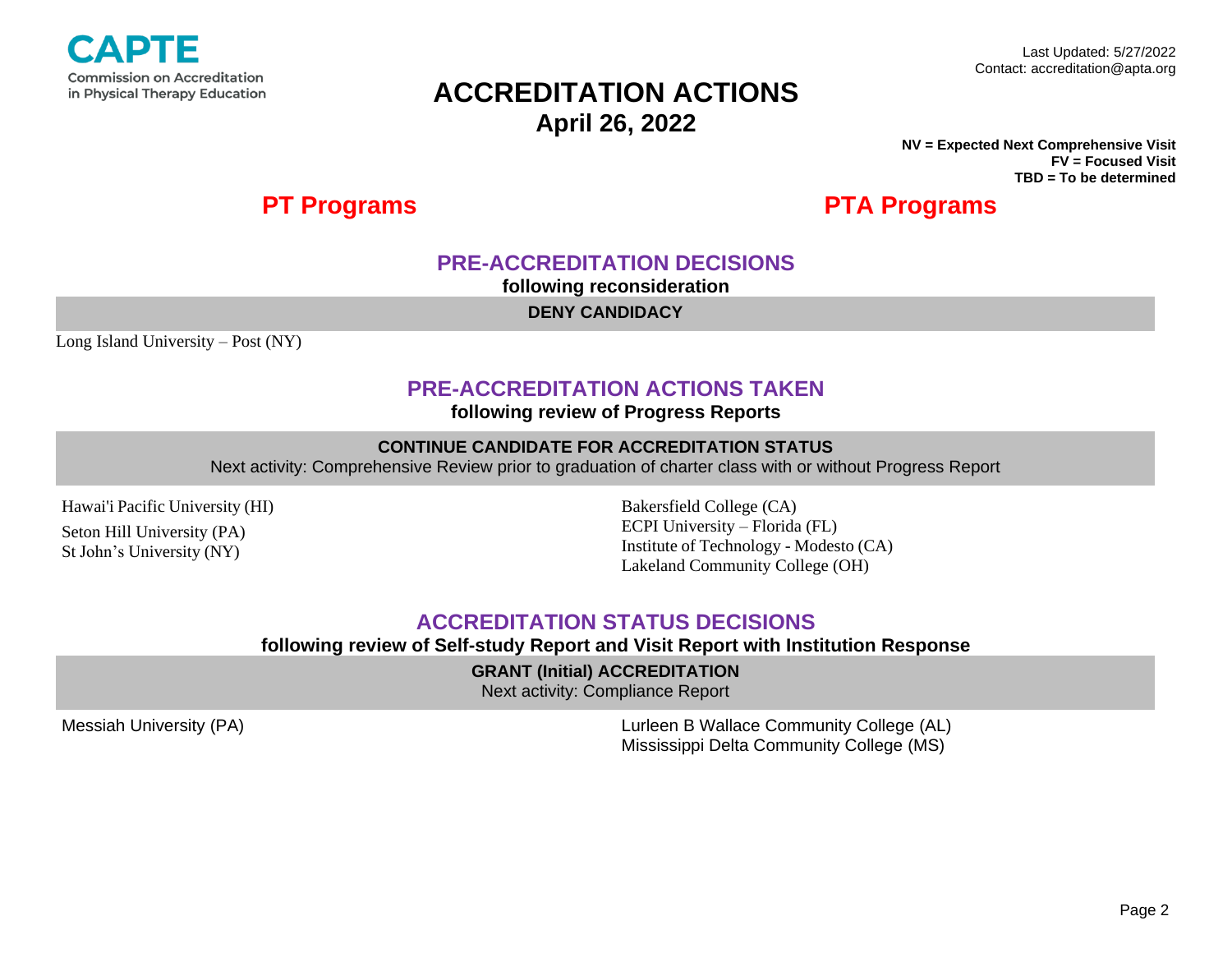

**NV = Expected Next Comprehensive Visit FV = Focused Visit TBD = To be determined**

## **PT Programs PTA Programs**

## **ACCREDITATION STATUS DECISIONS**

#### **following review of Self-study Report and Visit Report with Institution Response**

### **REAFFIRM ACCREDITATION**

Next activity: Comprehensive Review as scheduled with or without Compliance Report

Campbell University (NC) Lebanon Valley College (PA) Stockton University (NJ) Texas State University (TX) The University of Texas at El Paso (TX) University of California, San Francisco-San Francisco State University (CA) University of Connecticut (CT) University of Mississippi at the Medical Center (MS) University of St Augustine for Health Sciences-Austin, Texas - PT University of St Augustine for Health Sciences-California (CA) University of St Augustine for Health Sciences-Florida (FL) University of Texas Southwestern Medical Center (TX) West Virginia University (WV) Wingate University (NC)

Blackhawk Technical College (WI) Loma Linda University (CA) Nash Community College (NC) Navarro College (TX) Pima Medical Institute - Denver Campus (CO) Pima Medical Institute - Tucson Campus (AZ) SABER College (FL) Shawnee State University (OH) South University - Savannah (GA) Southwestern Community College (NC) University of Indianapolis (IN) University of Saint Francis (IN)

## **ACTIONS TAKEN Following reconsideration hearing WITHDRAW ACCREDITATION**

Labette Community College (KS)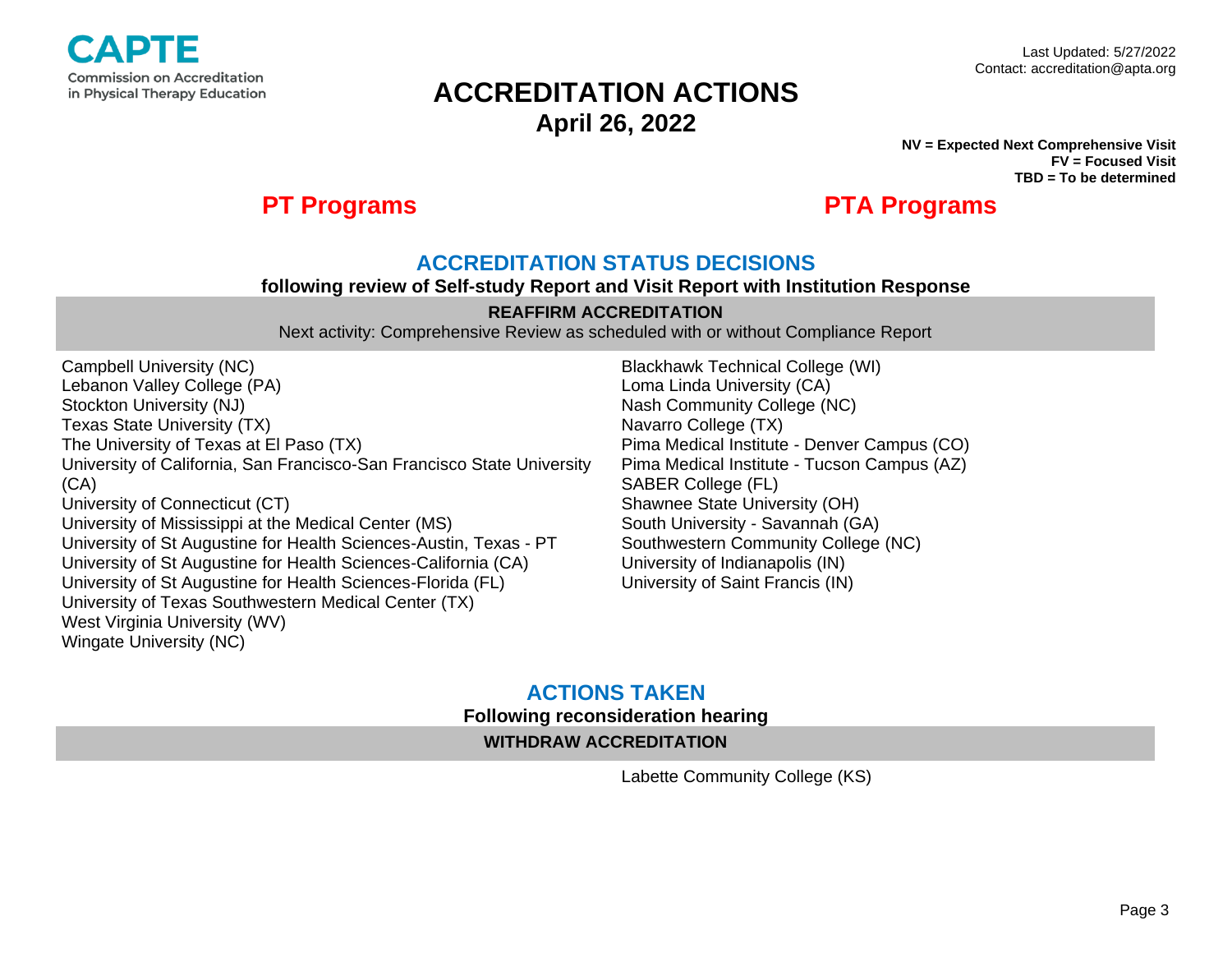

**NV = Expected Next Comprehensive Visit FV = Focused Visit TBD = To be determined**

## **PT Programs PTA Programs**

## **ACTIONS TAKEN**

**WITHDRAW ACCREDITATION**

These actions are subject to appeal and therefore are **NOT YET FINAL**

Atenas College (PR) Huertas College (PR) Polk State College (FL) University of Puerto Rico at Humacao (PR) University of Puerto Rico in Ponce (PR)

## **ACTIONS TAKEN**

**following review of Compliance Reports and Responses to Requests for Additional Information**

**SHOW CAUSE; CONTINUE PROBATIONARY ACCREDITATION**

Next Activity: Compliance Report

Howard University (DC) - FV Bishop State Community College (AL)

## **ACTIONS TAKEN**

**following review of Compliance Reports and Responses to Requests for Additional Information**

### **CONTINUE PROBATIONARY ACCREDITATION**

Next Activity: Compliance Report

Central Penn College (PA) Keiser University - Lakeland (FL) Keiser University - Sarasota (FL)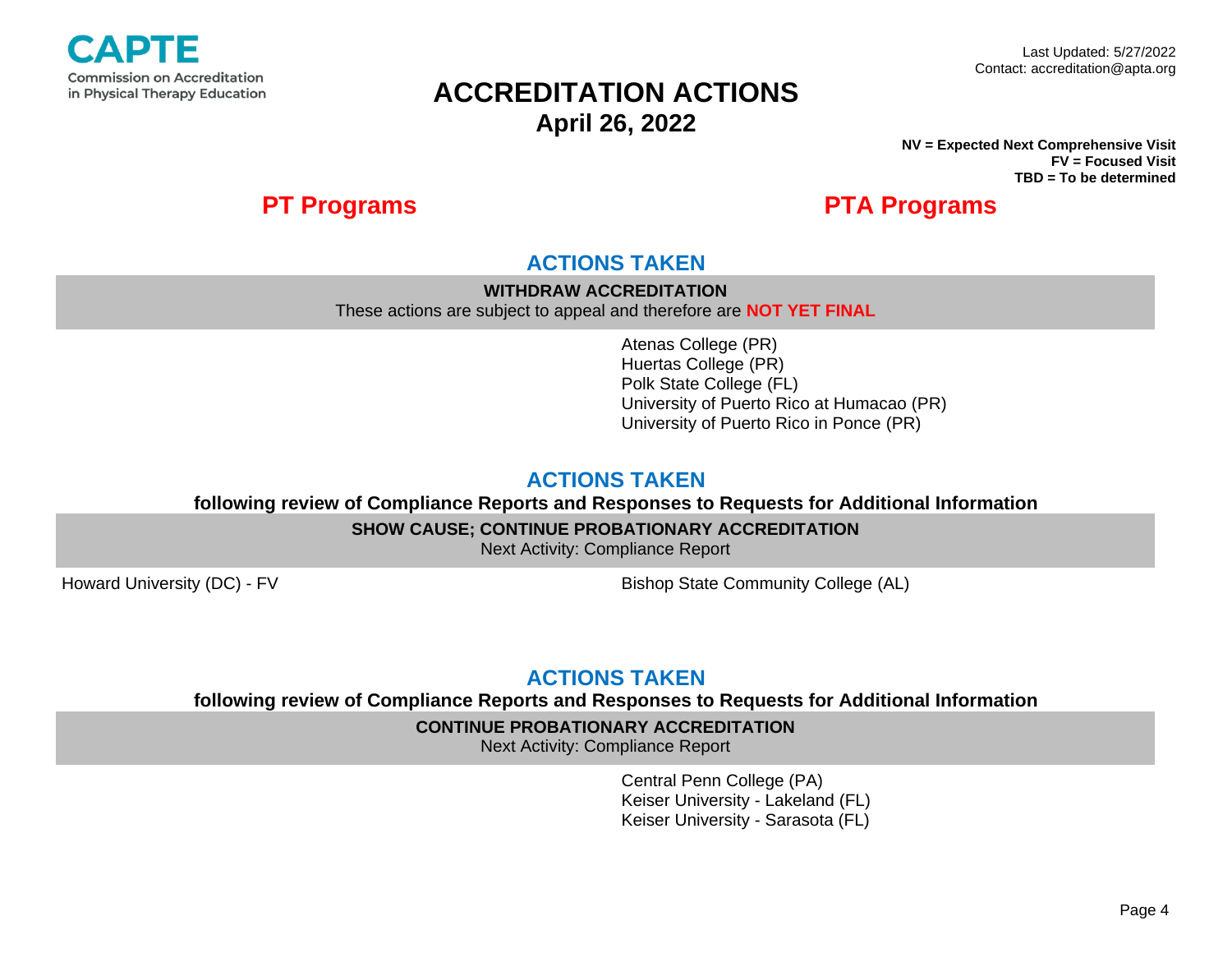

**NV = Expected Next Comprehensive Visit FV = Focused Visit TBD = To be determined**

## **PT Programs PTA Programs**

## **ACTIONS TAKEN**

## **following review of Compliance Reports and Responses to Requests for Additional Information CONTINUE ACCREDITATION; PLACE PROGRAM ON PROBATIONARY ACCREDITATION**

Next Activity: Compliance Report

Central Methodist University (MO) Florida Gateway College (FL) Florida State College at Jacksonville (FL) Inter American University of Puerto Rico at Ponce (PR) Keiser University - West Palm Beach (FL) North Central State College (OH) NUC University- Bayamon (PR) Southwest Tennessee Community College (TN) SUNY Broome Community College (NY) Western Iowa Tech Community College (IA)

## **ACTIONS TAKEN**

### **following review of Compliance Reports and Responses to Requests for Additional Information CONTINUE ACCREDITATION; PLACE PROGRAM ON WARNING**

Next Activity: Compliance Report

Hampton University (VA) Wheeling University (WV)

Delaware Technical and Community College - George Campus (DE) Terra State Community College (OH)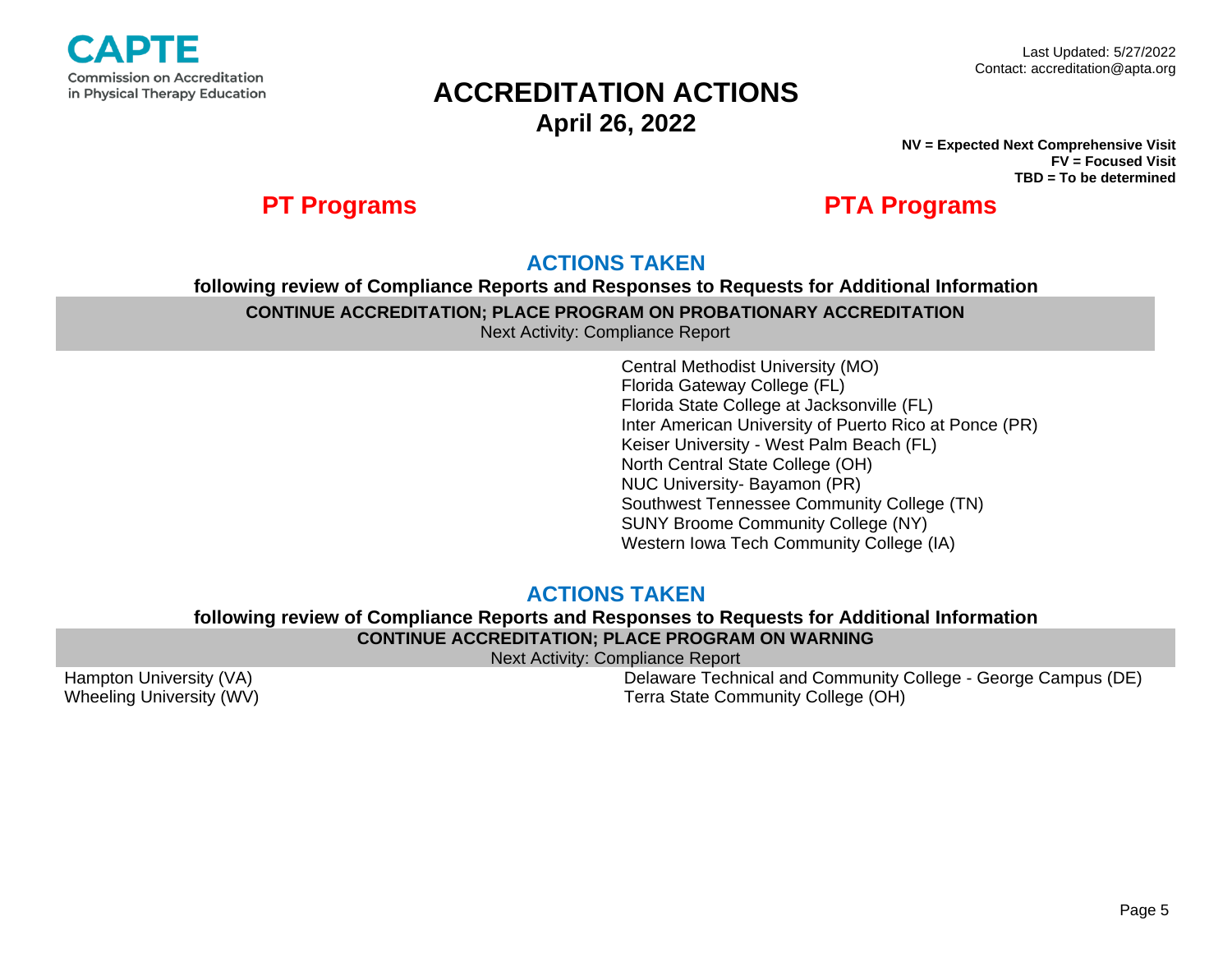

**NV = Expected Next Comprehensive Visit FV = Focused Visit TBD = To be determined**

## **PT Programs PTA Programs**

## **ACTIONS TAKEN**

**following review of Compliance Reports and Responses to Requests for Additional Information**

### **REMOVE PROBATION, CONTINUE ACCREDITATION**

Next Activity: Comprehensive Review as Scheduled with or without Compliance Report

Old Dominion University (VA) University of South Alabama (AL) Youngstown State University (OH) Carrington College – Mesa (AZ) Keiser University – Melbourne (FL) McLennan Community College (TX)

## **ACTIONS TAKEN**

**following review of Compliance Reports and Responses to Requests for Additional Information**

**REMOVE WARNING CONTINUE ACCREDITATION**

Next Activity: Self-study Report and On-site Visit

Florida National University (FL)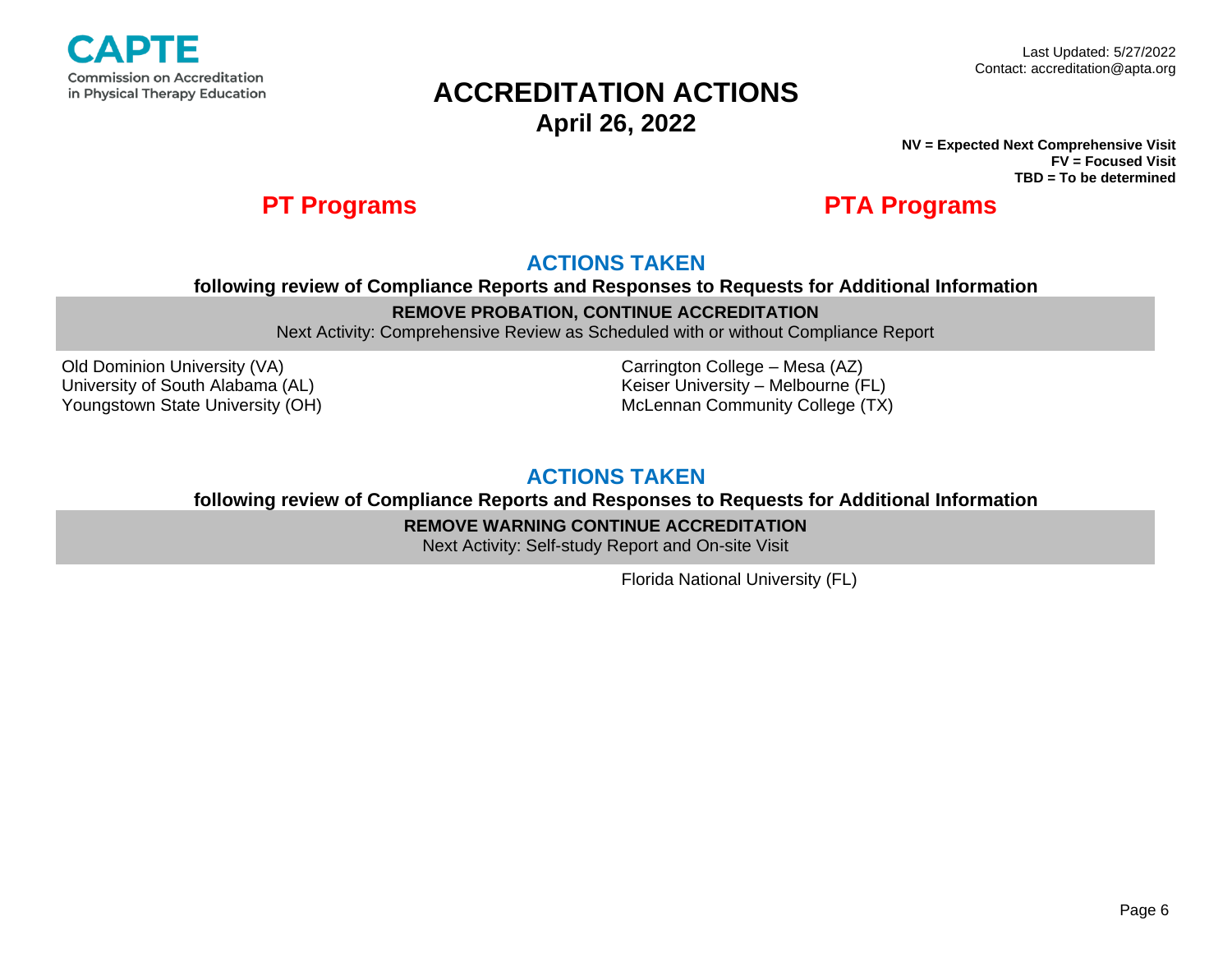

#### **NV = Expected Next Comprehensive Visit FV = Focused Visit TBD = To be determined**

## **PT Programs PTA Programs**

## **ACTIONS TAKEN**

**following review of Compliance Reports** 

### **CONTINUE ACCREDITATION**

Next Activity: Comprehensive Review as Scheduled with or without Compliance Report

Alabama State University (AL) American International College (MA) Arcadia University (PA) Army-Baylor University (TX) Azusa Pacific University (CA) Bradley University (IL) Briar Cliff University (IA) Concordia University-Saint Paul (MN) Emory University (GA) Governors State University (IL) Idaho State University (ID) Marist College (NY) Mercy College (NY) MGH Institute of Health Professions (MA) Midwestern University-AZ (AZ) Misericordia University (PA) Neumann University (PA) Northern Illinois University (IL) Nova Southeastern University-Tampa (FL) Ohio University (OH) Philadelphia College of Osteopathic Medicine - Georgia (GA) Seton Hall University (NJ) South College-Knoxville Campus (TN) The University of Alabama at Birmingham (AL) The University of Findlay (OH) The University of Iowa (IA) The University of Texas Medical Branch at Galveston (TX)

Allegany College of Maryland (MD) Arapahoe Community College (CO) Arkansas Tech University-Ozark Campus (AR) Bay State College (MA) Black Hawk College (IL) Bryant & Stratton College - Wauwatosa (WI) Butler County Community College (PA) Carl Albert State College (OK) Carrington College - Las Vegas (NV) Carroll Community College (MD) Casa Loma College (CA) Central Georgia Technical College (GA) Central New Mexico Community College (NM) Chippewa Valley Technical College (WI) Colby Community College (KS) College of the Sequoias (CA) Community College of Rhode Island (RI) Concorde Career College - Memphis (TN) Concorde Career College - Kansas City (MO) Concorde Career Institute - Miramar (FL) Genesee Community College (NY) Germanna Community College (VA) Gurnick Academy of Medical Arts (CA) Henry Ford College (MI) Hodges University (FL) Hussian College (formerly Daymar) (TN) Institute of Technology - Clovis Campus (CA)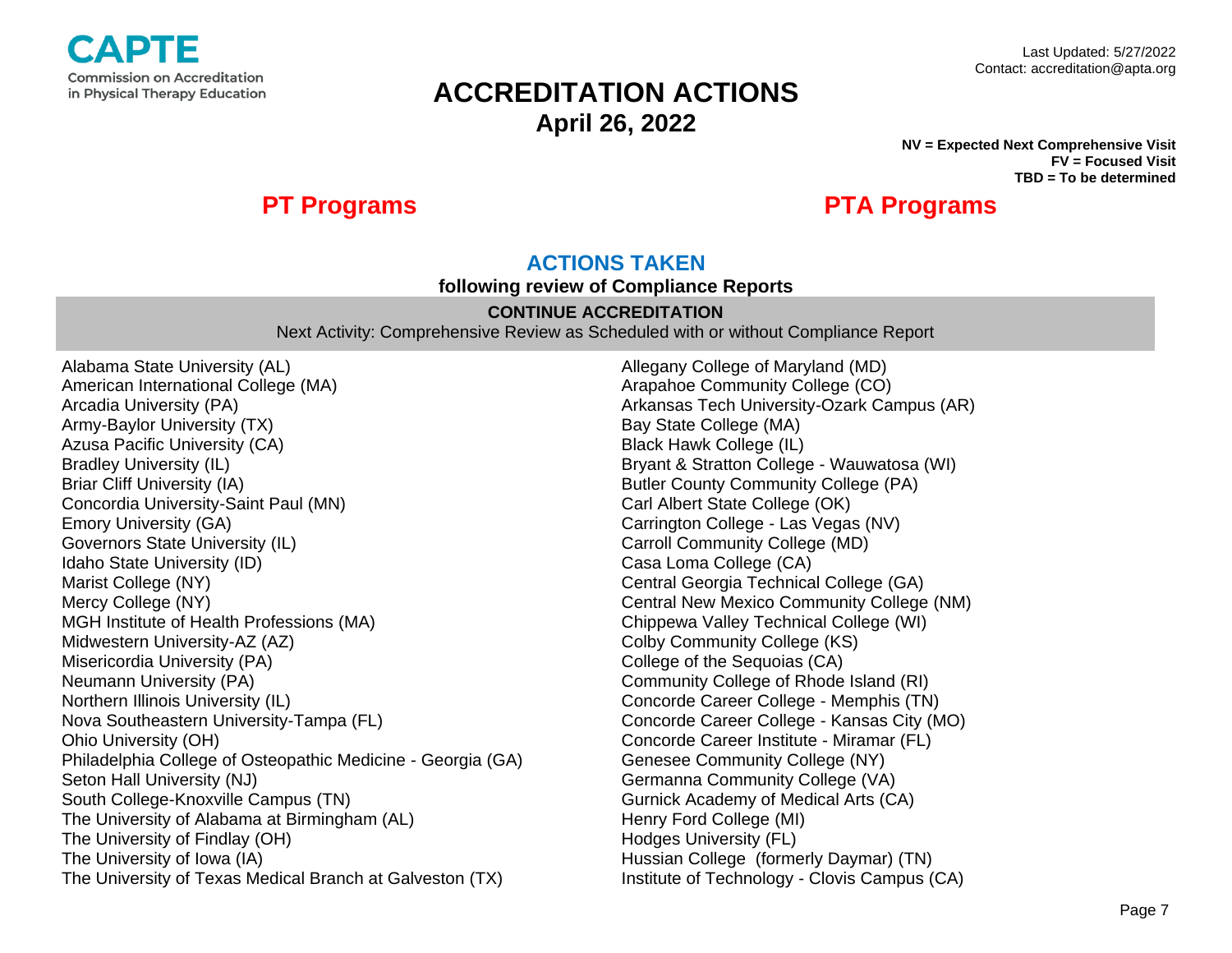

#### **NV = Expected Next Comprehensive Visit FV = Focused Visit TBD = To be determined**

## **PT Programs PTA Programs**

### **CONTINUE ACCREDITATION**

Next Activity: Comprehensive Review as Scheduled with or without Compliance Report

Trine University - Angola (IN) University of Hartford (CT) University of Jamestown (ND) University of Minnesota (MN) University of Pittsburgh (PA) University of Wisconsin-Madison (WI) University of Wisconsin-Milwaukee (WI) Western Kentucky University (KY) Western Michigan University (MI)

Institute of Technology - Redding (CA) James A Rhodes State College (OH) Kilgore College (TX) Lackawanna College (PA) Lanier Technical College (GA) Laramie County Community College (WY) Lehigh Carbon Community College (PA) Martin Community College (NC) Mendocino College (CA) Mercyhurst University (PA) Mid Michigan College (MI) Mississippi Gulf Coast Community College (MS) Morton College (IL) Mott Community College (MI) Niagara County Community College (NY) Northeast Wisconsin Technical College (WI) NorthWest Arkansas Community College (AR) Onondaga Community College (NY) Patrick Henry Community College (VA) Pennsylvania Institute of Technology (PA) Pierpont Community & Technical College (WV) Rowan-Cabarrus Community College (NC) Rowan College of South Jersey (NC) Seminole State College-Gordon Cooper Technology Center (OK) South College-Asheville Campus (NC) South College-Knoxville Campus (TN) South University - West Palm Beach (FL) Southern Illinois University (IL) Southern Union State Community College (AL)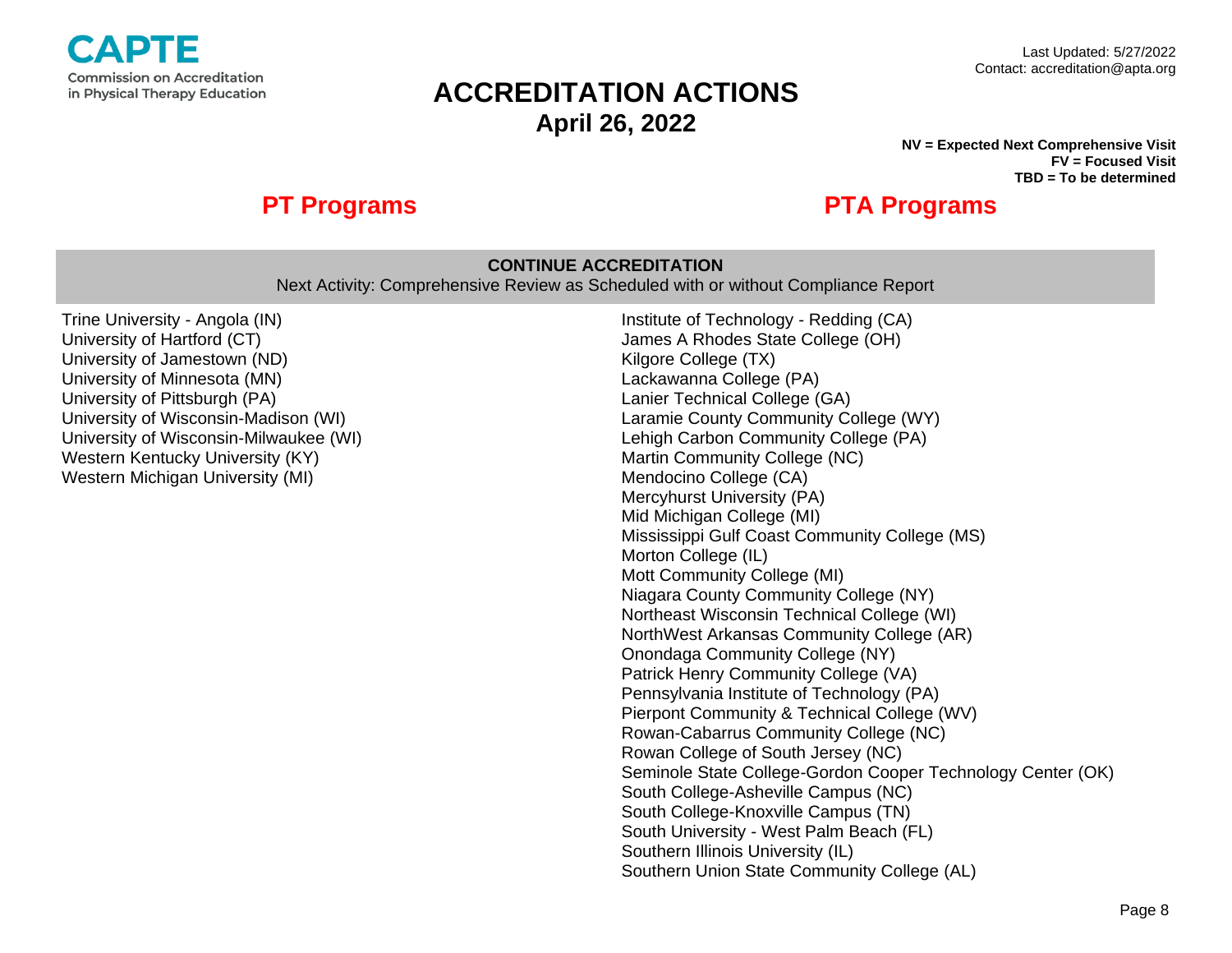

**NV = Expected Next Comprehensive Visit FV = Focused Visit TBD = To be determined**

## **PT Programs PTA Programs**

### **CONTINUE ACCREDITATION**

Next Activity: Comprehensive Review as Scheduled with or without Compliance Report

Southwest Wisconsin Technical College (WI) St Louis College of Health Careers-Fenton (MO) Stanbridge University (CA) State Technical College of Missouri (MO) Taylor College (FL) The Praxis Institute (FL) University of Alaska Anchorage (AK) Utah Tech University (formerly Dixie State) (UT) Wharton County Junior College (TX) William Rainey Harper College (IL) Wytheville Community College (VA)

## **ACTIONS TAKEN**

### **following review of Requests for Additional Information**

### **CONTINUE ACCREDITATION**

Next Activity: Compliance Report

Carrington College - Pleasant Hill (CA) Finlandia University (MI) Herzing University - Brookfield (WI) Kaskaskia College (IL) Lake Washington Institute of Technology (WA) Mineral Area College-Cape Girardeau Career & Technology Center (MO) River Valley Community College (NH) San Diego Mesa College (CA) South University – Richmond (VA)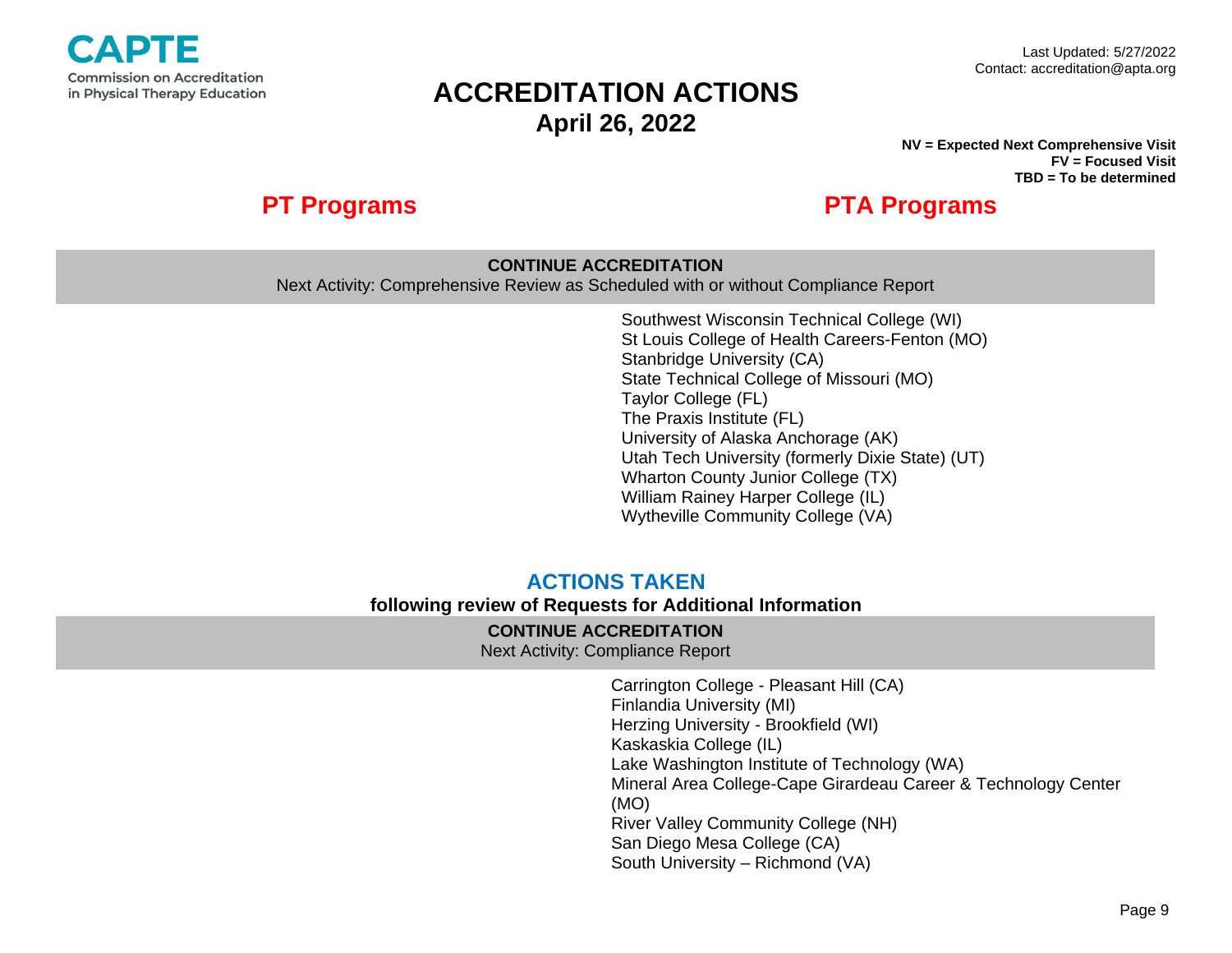

#### Last Updated: 5/27/2022 Contact: accreditation@apta.org

# **ACCREDITATION ACTIONS April 26, 2022**

**NV = Expected Next Comprehensive Visit FV = Focused Visit TBD = To be determined**

## **PT Programs PTA Programs**

**APPROVE Substantive Change Request**

Next activity: Comprehensive review as scheduled with or without compliance report and/or focused visit

Dominican College of Blauvelt (NY) University of Arkansas for Medical Sciences (AR) University of Utah (UT)

American Career College (CA) Community Based Education and Development dba CBD College (CA) Owens Community College (OH)

**WITHHOLD APPROVAL of Substantive Change Request**

Next activity: Resubmission at Institution's Discretion

University of Colorado (CO)

### **WITHDRAW ACCREDITATION at INSTITUTION'S REQUEST**

Herzing University - Minneapolis Campus (MN) Radford University (VA) Rasmussen University – Central Pasco (FL) The Pennsylvania State University DuBois (PA)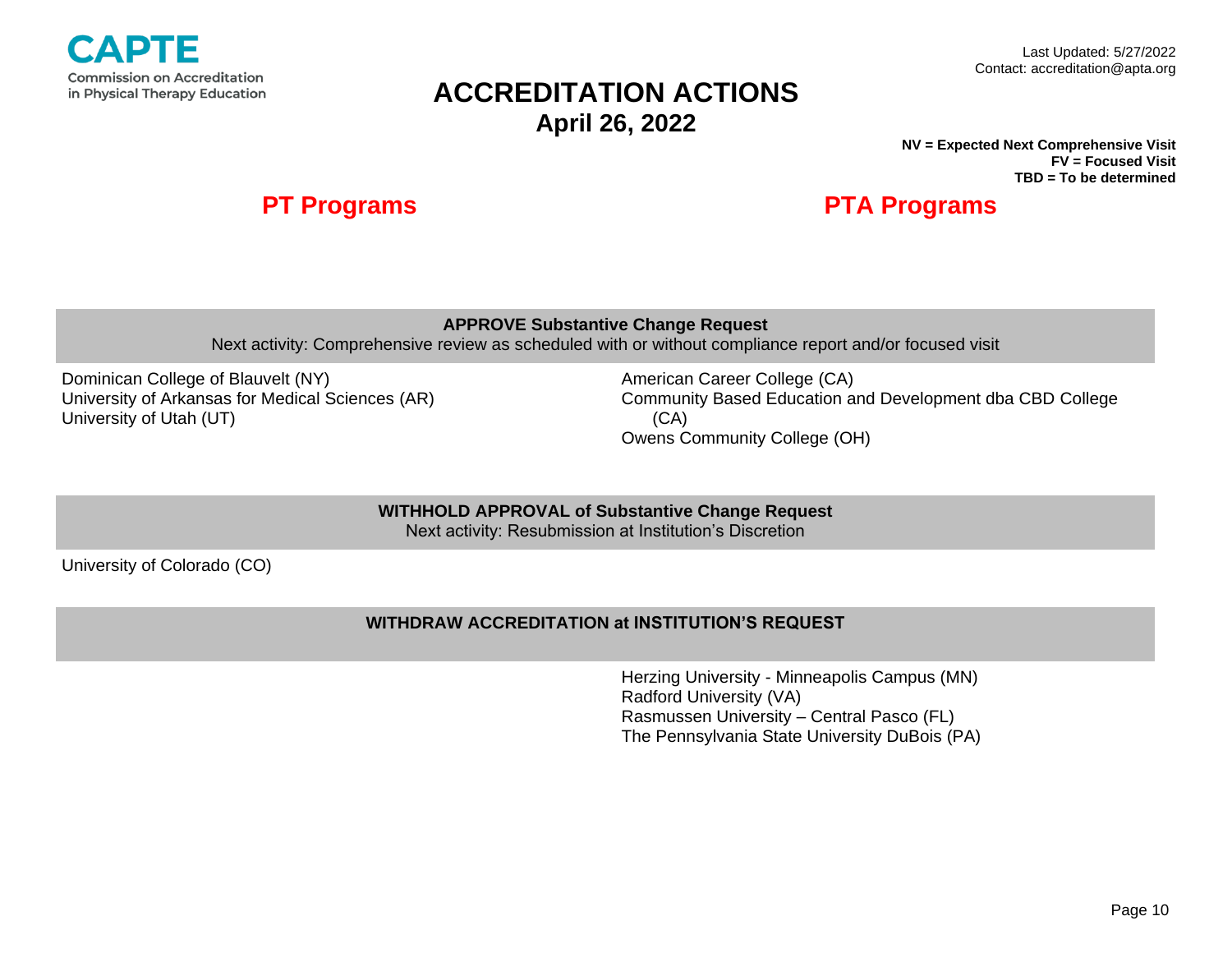

**NV = Expected Next Comprehensive Visit FV = Focused Visit TBD = To be determined**

## **PT Programs PTA Programs**

## **CONTINUE ACCREDITATION; INFORMATION MONITORING-LICENSURE PASS RATE**

Next Activity: Compliance Report

Baker College of Owosso (MI) Johnson College (PA) Pennsylvania College of Technology (PA) Southern Adventist University (TN)

#### **CONTINUE ACCREDITATION; INFORMATION MONITORING-FACULTY**

Next Activity: Compliance Report

Chapman University (CA) Kean University (NJ) Northern Arizona University (AZ) Pacific University (OR) Russell Sage College (NY) Saint Francis University (PA) Samford University (AS)L) Springfield College (MA) William Carey University (M

> **CONTINUE ACCREDITATION; INFORMATION MONITORING-BUDGET** Next Activity: Compliance Report

The University of Montana - Missoula (MT)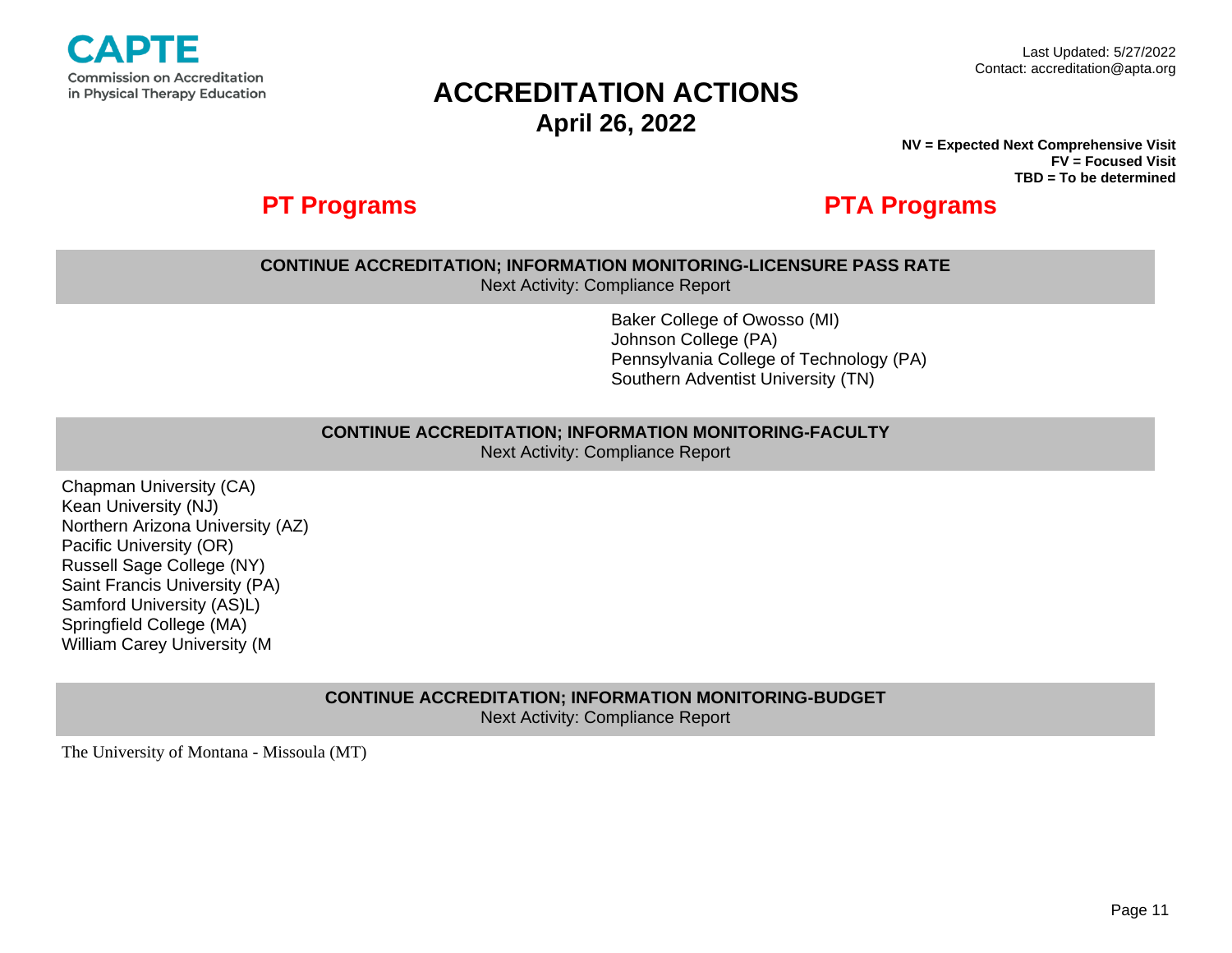

**NV = Expected Next Comprehensive Visit FV = Focused Visit TBD = To be determined**

# **PT Programs PTA Programs**

### **CONTINUE ACCREDITATION; INFORMATION MONITORING-EMPLOYMENT RATES** Next Activity: Compliance Report Gulf Coast State College (FL) Hutchinson Community College (KS) Jackson State Community College (TN) Kent State University- Expansion East Liverpool (OH) Macomb Community College- Expansion (MI) Meridian Community College (MS) Mount Wachusett Community College (MA) Murray State College (OK) Nebraska Methodist College (NE) North Iowa Area Community College (IA) Pima Medical Institute - Las Vegas (NV) Rasmussen University - Brooklyn Park - Maple Grove (MN) Sinclair Community College (OH) St Catherine University (MN) St Petersburg College (FL) The Pennsylvania State University Mont Alto (PA)

Tidewater Community College (VA) Trident Technical College (SC)

University of Cincinnati Clermont College (OH)

Western Technical College-Wisconsin (WI)

West Kentucky Community and Technical College (KY)

Page 12